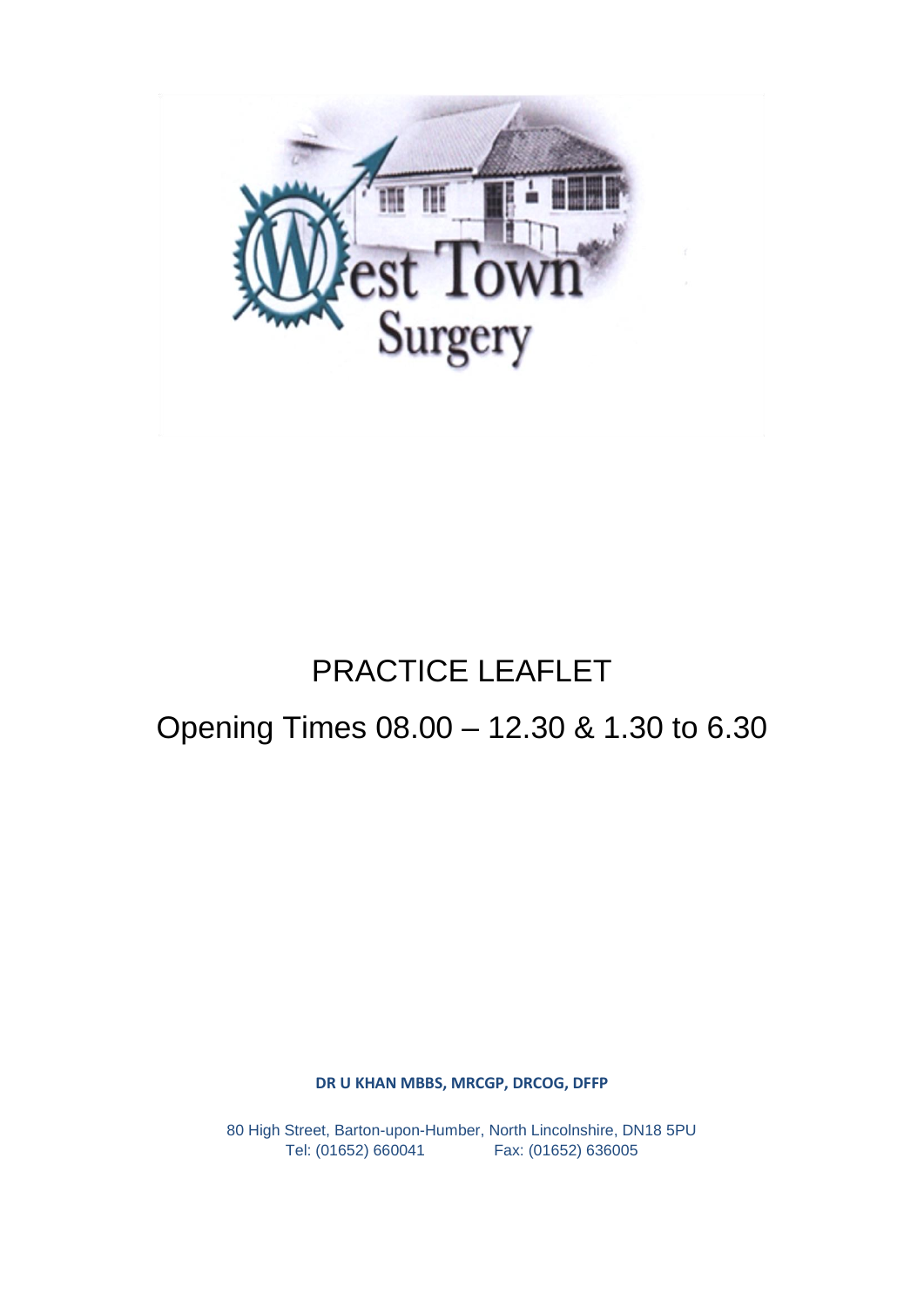## **WELCOME**

West Town Surgery serves the whole of Barton-upon-Humber as well as the surrounding villages of Barrow-upon-Humber, Barrow Haven, South Ferriby and Burnham.

Our team includes one female GP, a Practice Nurse and a Practice Manager as well as our Reception Staff.

We offer a full general practice service and run specialist clinics for women, diabetes and asthma sufferers, patients with chronic lung disease, patients with coronary heart disease and patients needing minor surgery. We also offer contraceptive services, including coil fitting for both our own patients and patients of other surgeries.

This booklet is for existing patients, new patients and those considering registering with our surgery. It tells you about our services, how to access them and some general information about how our practice operates.

## **OUR PRACTICE AREA**



Why not visit our website at [www.westtownsurgery.nhs.uk](http://www.westtownsurgery.nhs.uk/)

You can book an appointment and order your prescription on-line and view all the latest information from the Surgery. Please ask at Reception if you would like to receive Online Services. You will need a form of ID to process this request

## **HOW TO REGISTER WITH THIS PRACTICE**

You can register with the Practice if you live within our Practice area. You will need to apply in person. Please bring with you your signed NHS Medical card if you have one as it would help us if you knew your NHS number. Please also bring with you a means of identification such as a driving licence or utility bill. You can also download a copy of this form from the Practice Website. You will then be asked to make an appointment with the Practice Nurse for a general health check.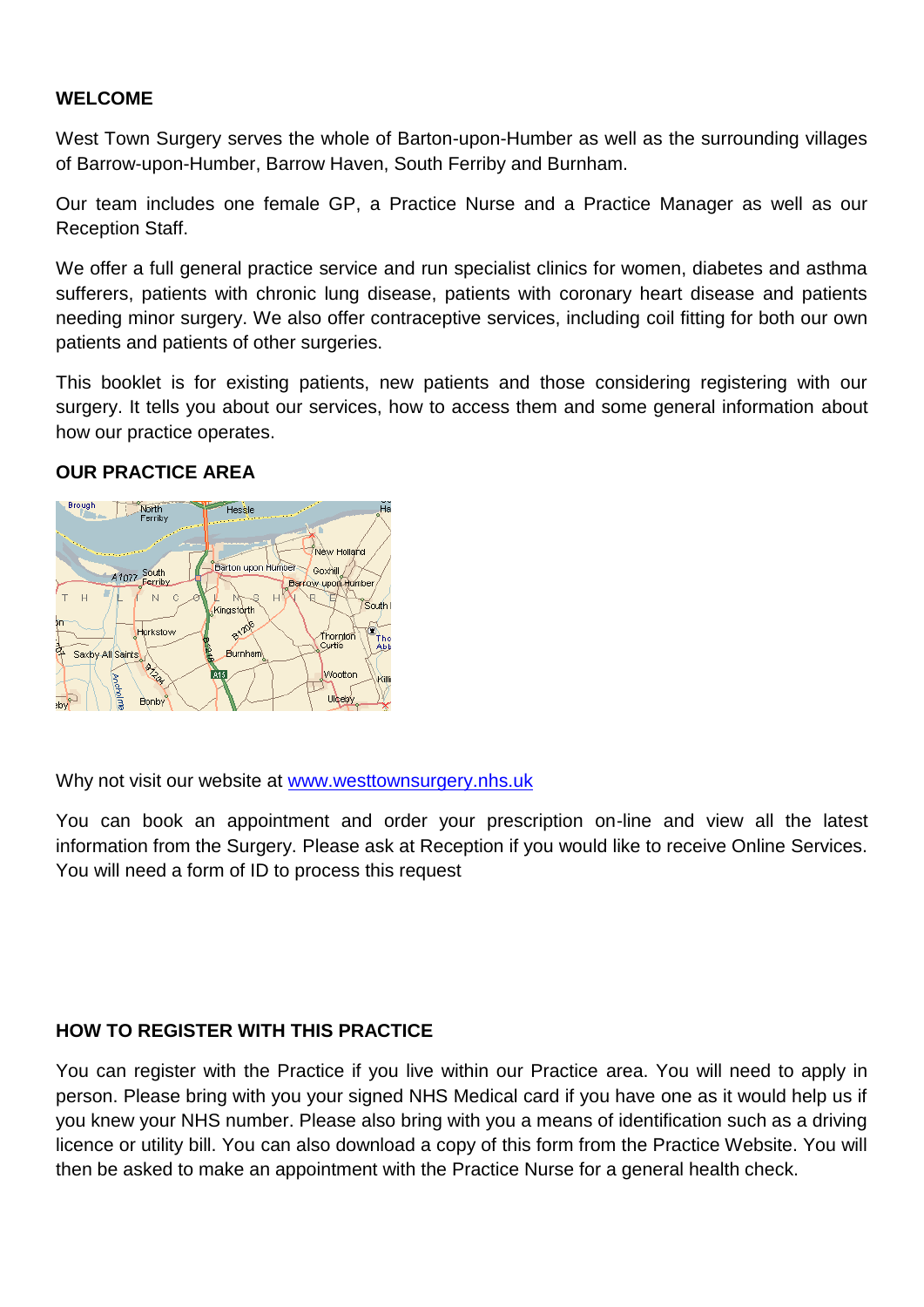## **Dr U Khan – MBBS 1996 – University of Pashawar, Pakistan. MRCGP, DRCOG, DFFP**

## **PRACTICE MANAGER – Nicola Rock**

Responsible for the overall running of the Practice and can help you with any general enquiries or any administrative problems you may have, including patient complaints.

## **PRACTICE NURSE – Caroline Fox RGN**

Hypertension (High Blood Pressure) management, Diabetes Management, Lifestyle advice including smoking cessation, Cervical cytology (smears), advice on Breast examination, Contraception advice. Minor injuries, blood tests, immunisations and vaccinations, suture removal, travel advice and travel vaccinations, dressings.

## **RECEPTIONIST/SECRETARIES – Heather Pickett and Elizabeth Pinney**

Responsible for the smooth running of the Reception, including the appointment system, the front desk, registrations, telephone answering and repeat prescriptions and they will be pleased to help with any queries you may have with regard to these areas.

**Lead Receptionist – Lisa Yard**

**Administrator – Rosemary Hemstock**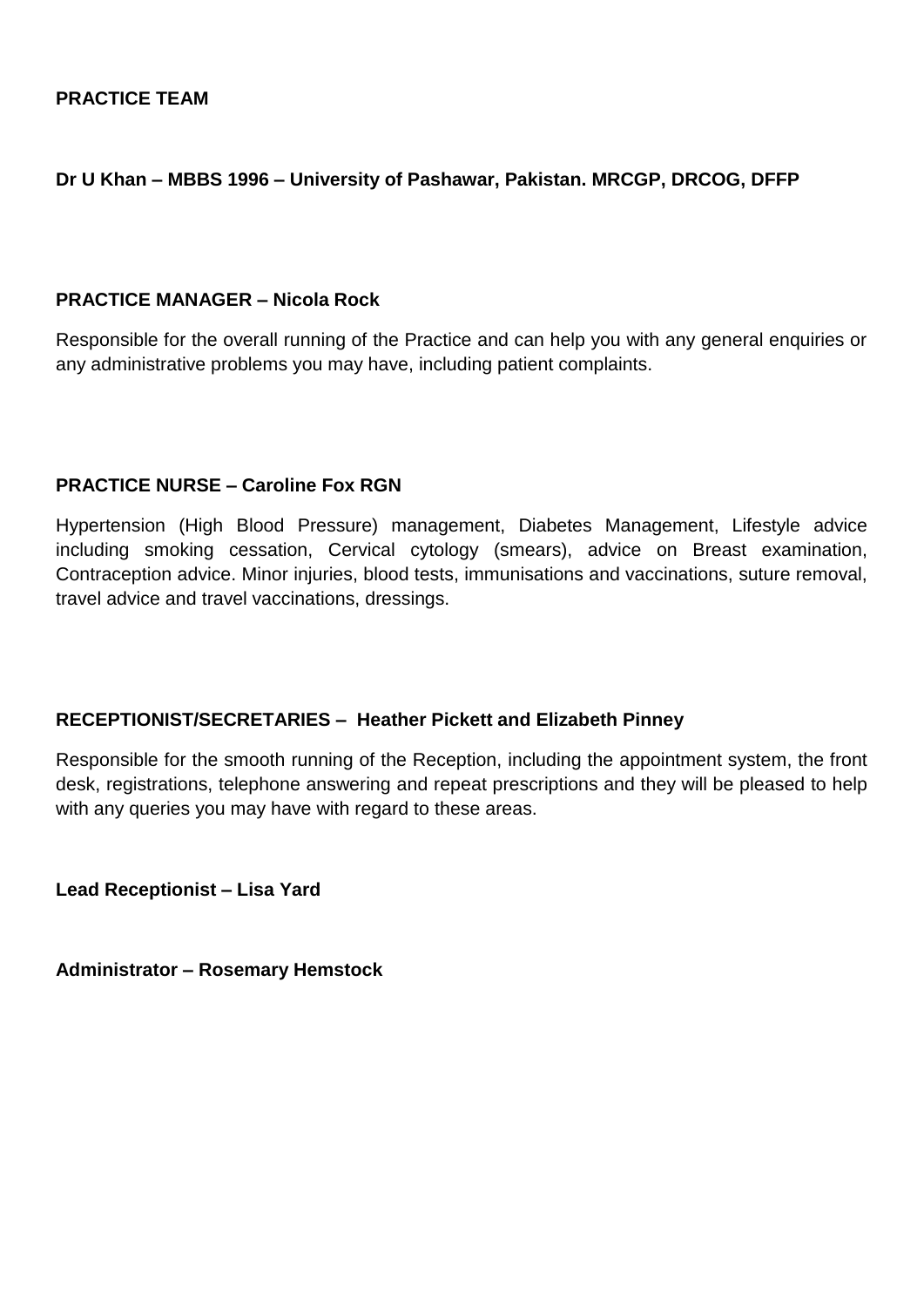## **ATTACHED TO THE SURGERY:**

**District Nursing Team –** The District Nurses work closely with your GP and other agencies, to deliver evidence based care to patients in the community. They are responsible for giving nursing care, support and advice to those people suffering acute, long term and terminal illnesses, both in their own homes and within residential care. They can be contacted on (01724) 296156.

**Health Visitors –** The Health Visitor will be able to advise and help with the general welfare of the community, especially for the very young, the elderly, mothers and the disabled. They are based at Central Surgery, Barton and you can contact them on (01652) 632891.

**A-Team Midwives –** The midwives provide care for expectant mothers and after childbirth. They are based at The Children's Centre at Castledyke School and can be contacted on (01652) 660052.

## **STAFF TRAINING**

In line with other practices in the Scunthorpe area, this Surgery will close every second Wednesday afternoon of each month for Staff Training. These dates are available at reception. Emergency calls during this time will be taken by the Scunthorpe GP Emergency Centre.

## **APPOINTMENTS**

Please call (01652) 660041 to book an appointment. We run a system where a number of daily appointments can be booked in advance and the rest can only be booked on the day. All urgent cases will be seen on the day. If your condition is non-urgent you can expect to see a GP within two working days. We offer our patients the right to express a preference of Doctor and we will endeavour to offer you the next available appointment with your preferred GP. The Nurse based at the surgery can give advice of a wide range of common conditions but will direct you to see the GP if necessary. You can expect to see a nurse within one working day.

For immediately urgently problems, please explain the situation to the Receptionist and she will try her best to get the help you need.

Please remember that each appointment is for one patient only. It would be helpful if you would be punctual or cancel any appointments you no longer require. Please note that children under 14 years of age must be accompanied by an adult.

## **HOME VISITS**

The Doctor will visit patients at home if they are elderly or medically unfit to attend the surgery. Transport problems are not a reason for a visit request. Home visits take much more time and do not always provide ideal conditions for necessary examinations, so you will be asked to attend the surgery whenever possible. If a home visit is required (except in emergencies) please telephone the surgery before 10.00am. Please give the Receptionist as much information as possible. This will help the Doctor to decide priorities.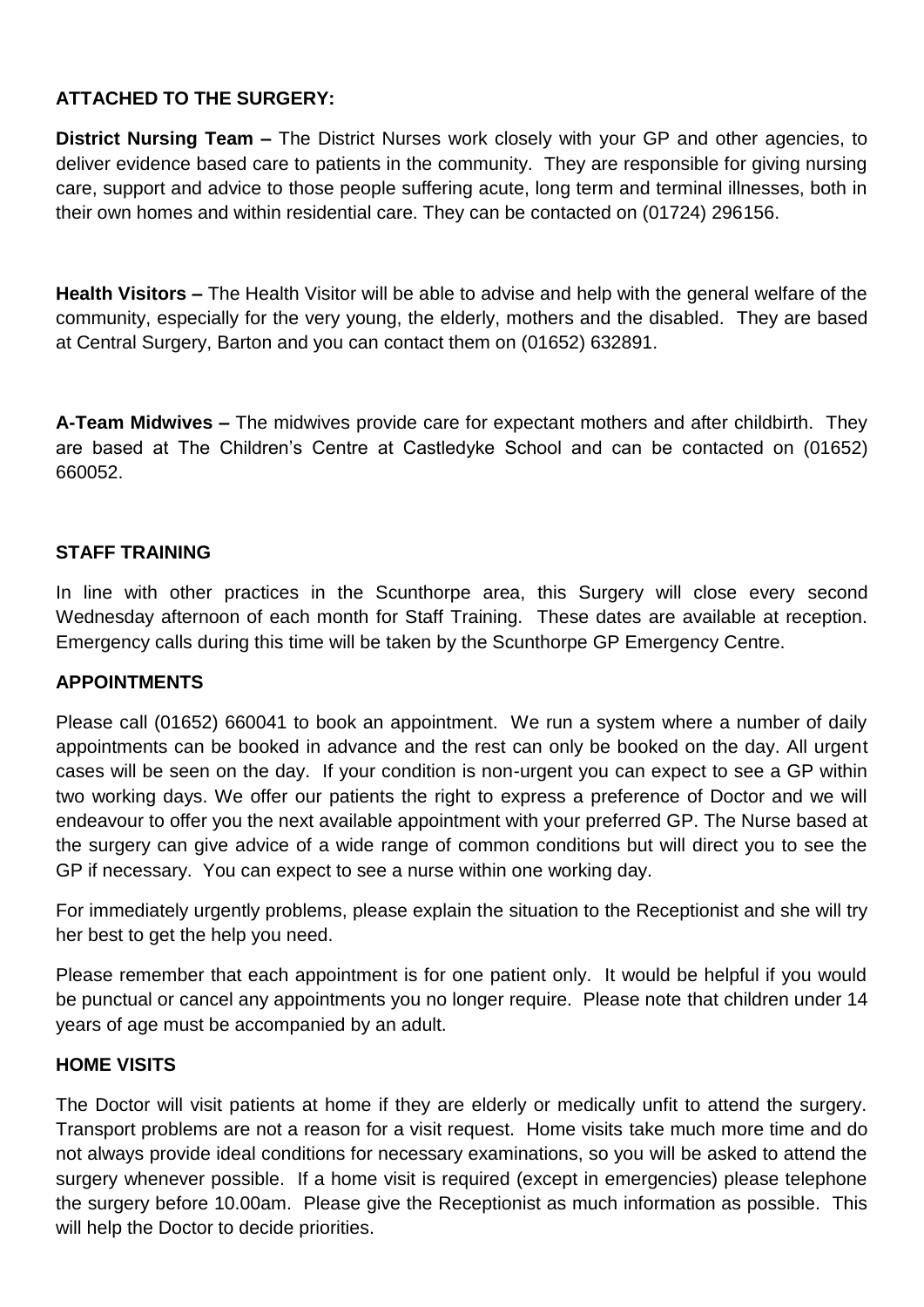## **PRESCRIPTIONS**

West Town Surgery has an on-site dispensary which is open during Surgery hours (08.00am to 6.30pm). NHS regulations only allow us to dispense for people living in approved areas a mile or more away from your local chemist.

## **REPEAT PRESCRIPTIONS**

If you take medication on a long term basis you can ask for a repeat prescription by either calling the surgery on (01652) 660041, returning the computer counterfoil to the surgery or on our website at **[www.westtownsurgery.nhs.uk](http://www.westtownsurgery.nhs.uk/)** using SystmOnline**.** If you are ordering your prescription over the telephone please call after 10.00am and specify the items you require. Your prescription will be ready for collection within 72 hours (excluding weekends and Bank Holidays).

If you have asked for your prescription to be collected by the chemists it will not be available for collection from the surgery. Please allow time from ordering your prescription to be signed by the Doctor and collected by the chemist.

If you are on long term medication you will be asked to see the Doctor for a review on a regular basis.

## **OUT OF HOURS ARRANGEMENTS**

## **If you need to see a Doctor out of hours, please telephone the Surgery number (01652) 660041 and you will be given information on how to contact a Doctor.**

All out of hours calls are taken by the Scunthorpe GP Emergency Centre/NHS Direct, who will give you advice over the telephone or arrange for you to see the duty doctor if necessary.

## **CLINICS**

We run a range of clinics. For an appointment of further details call the surgery on (01652) 660041.

## **Health Screening**

## **On request – please ask at Reception – conducted by the Practice Nurse.**

**For Men:** including weight check, advice regarding diet and drinking habits, smoking cessation, blood pressure checks, urine tests.

**For Women:** All the above plus advice on breast examination and contraceptive advice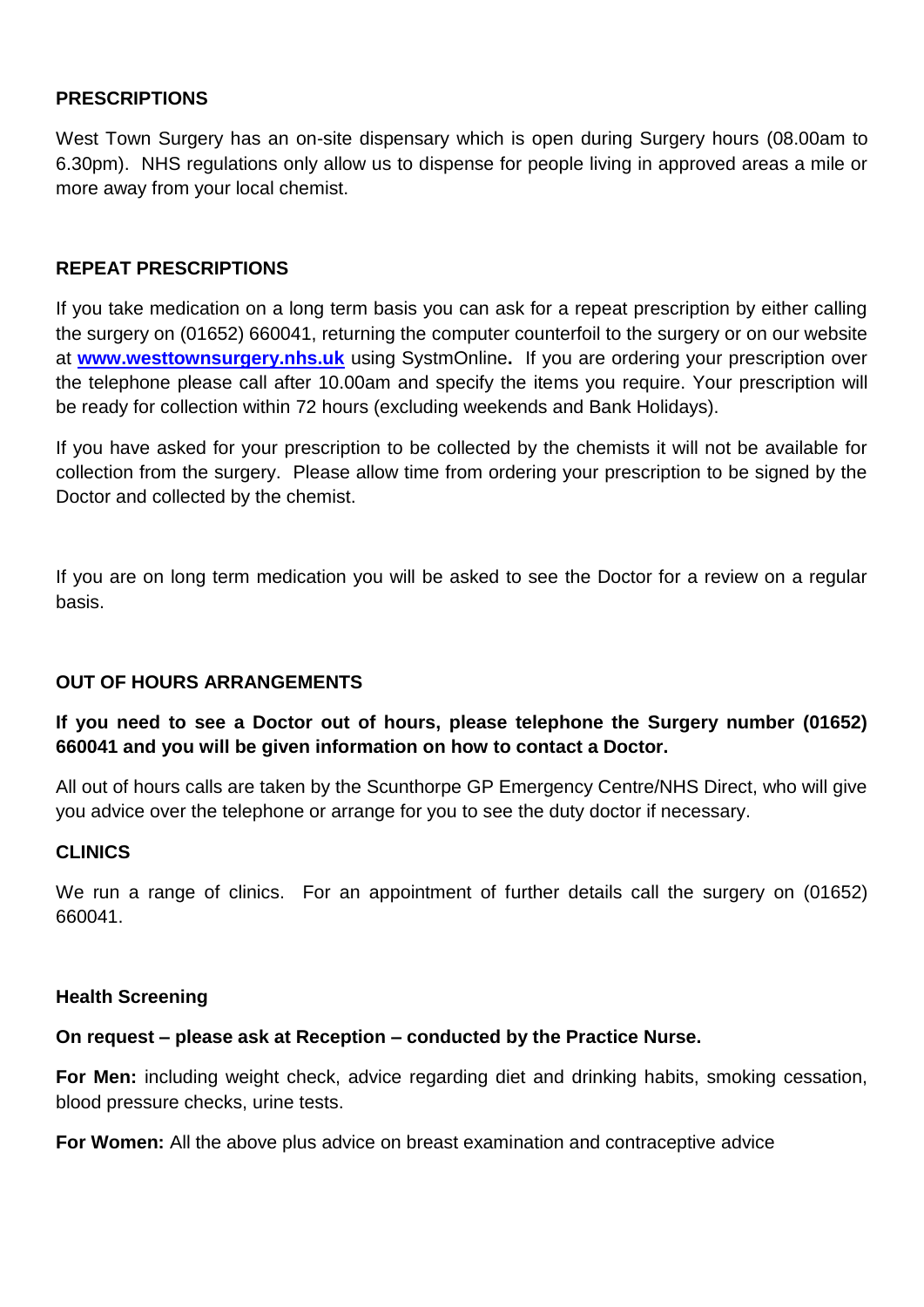## **Specialist Clinics – Conducted by the Practice Nurse**

**Diabetes** 

Coronary Heart Disease

Hypertension

Asthma

COPD

All 'at risk' groups will be sent regular appointments or these can be made at Reception.

## **Counselling Service**

We have counsellors who visit the surgery every two weeks. Patients must be referred by the Doctor first.

## **Minor Surgery**

A number of minor surgery procedures can be carried out here at the Surgery. Please discuss this with the Doctor who will then arrange for you to be given an appointment for this to be done.

## **Minor Injuries**

The Doctor or Nurse is available during opening hours for the treatment of minor injuries.

**Antenatal Clinics** are run by the A-team midwives at the Children's Centre, Castledyke School.

**Baby Clinics** are run by the Health Visitors at the Children's Centre, Castledyke School.

## **TELEPHONE CONSULTATIONS**

If you would like to speak to your Doctor or Nurse over the telephone please call the Surgery and a convenient time will be arranged.

## **No call will be put through during surgery times unless there is an extreme emergency.**

## **NHS 111**

The practice is a member of Scunthorpe Area GP Emergency Centre (SAGPEC).

The old out of hours and NHS Direct numbers are no longer in use and for any out of hours emergencies you must now phone the NHS 111 service. This is a new telephone service for people in Yorkshire and the Humber to call if they need medical help fast, but are not in a lifethreatening situation.

In an emergency, call 999 – chest pain and/or shortness of breath constitutes an emergency.

For more information on 111 visit [www.nhs.uk/111](http://www.nhs.uk/NHSEngland/AboutNHSservices/Emergencyandurgentcareservices/Pages/NHS-111.aspx)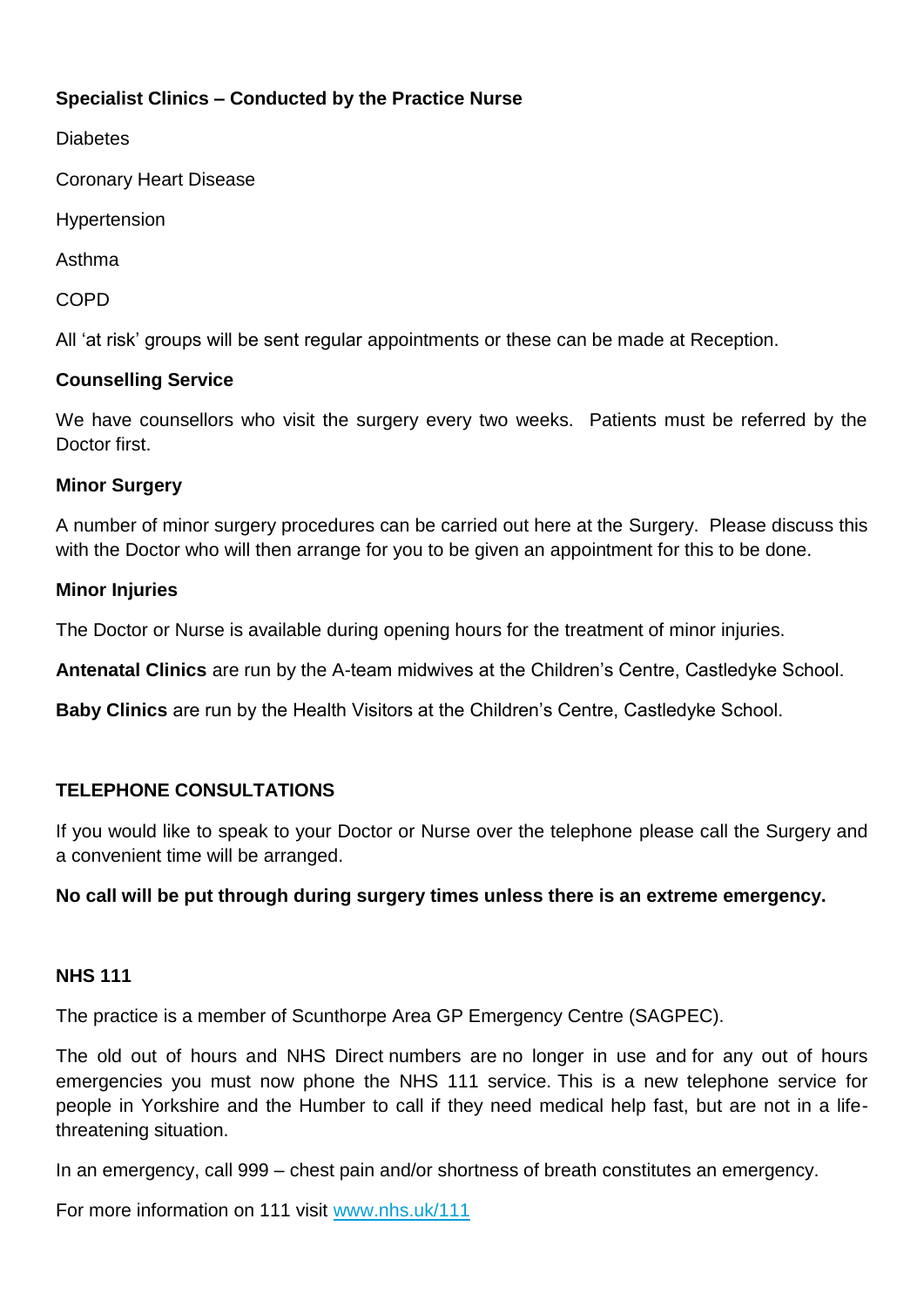## **Access For disabled Patients**

The Surgery premises can be entered via the wheel chair ramp at the main door. There are toilets off the corridor between the Reception and consulting rooms. You may park in the surgery courtyard when attending for an appointment or picking up a prescription. All patient consulting rooms are on ground floor level.

## **Complaints**

We aim to give a friendly and professional service to all our patients. However, if you have any concerns about any aspect of our service, please let us know. Please ask to speak to our Practice Manager or our Reception Staff who will be happy to help. In the majority of cases, concerns can be resolved quite easily. However, if you feel we have not dealt with the issues you have raised as you would wish, you can write to the Complaints manager at North Lincolnshire Primary Care Trust, Health Place, Wrawby Road, Brigg North Lincolnshire DN20 8GS.

## **Personal Medical Services (PMS)**

This Practice PMS Contract is with North Lincolnshire Clinical Commissioning Group. The PMS Contract is designed to help General Practitioners focus more clearly on the provision of good quality care rather than bureaucratic procedures.

The **North Lincolnshire Clinical Commissioning Group** are responsible for ensuring you get all the services you need. If you need a service that is not provided by this Surgery please contact them at:

## **North Lincolnshire CCG, Health Place, Wrawby Road, Brigg. DN20 8GS**

## **Tel: (01652) 251000 [www.northlincolnshire.nhs.uk](http://www.northlincolnshire.nhs.uk/)**

## **PATIENT CONFIDENTIALITY**

We respect your right to privacy and keep all your health information confidential and secure. It is important that the NHS keeps accurate and up-to-date records about your health and treatment so that those treating you can give you the best possible advice and care. This information is only available to those involved in your care and you should never be asked for personal medical information by anyone not involved in your care. You have a right to know what information we hold about you. If you would like to see your records, please speak to our Practice Manager.

## **EXPECTED BEHAVIOUR POLICY**

We aim to treat our patients courteously at all times and expect our patients to treat our staff in a similarly respectful way. We take seriously any threatening, abusive or violent behaviour against any of our staff or patients. If a patient is violent or abusive, they will be warned to stop their behaviour. If they persist, we may exercise our right to take action to have them removed, immediately if necessary, from our list of patients.